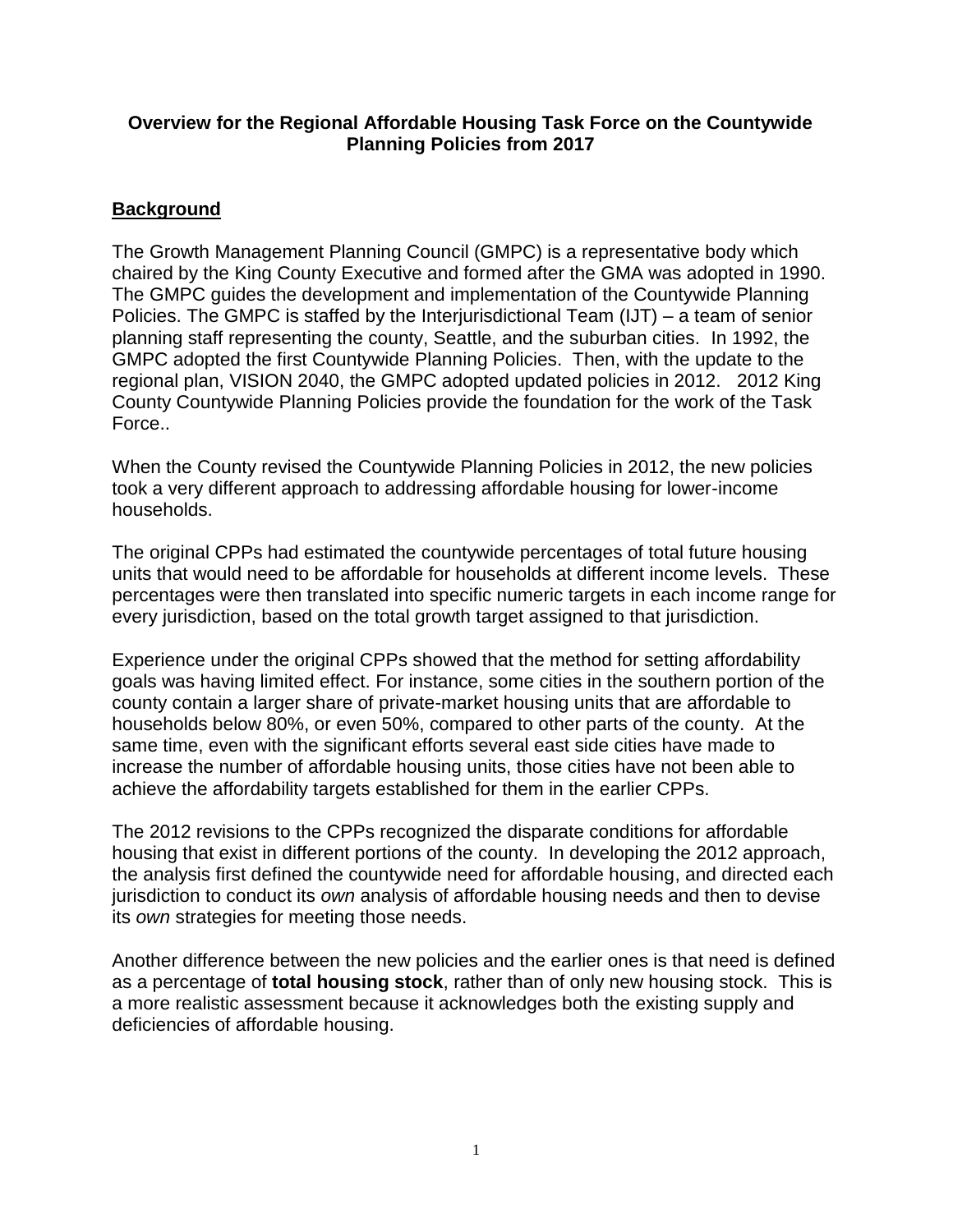Key policies in the Housing chapter include:

**H-1** Address the countywide need for housing affordable to households with moderate, low and very-low incomes, including those with special needs. The countywide need for housing by percentage of Area Median Income (AMI) is:

| 30% and below AMI (very-low) 12% of total housing supply |                             |
|----------------------------------------------------------|-----------------------------|
| 30-50% of AMI (low)                                      | 12% of total housing supply |
| 10-80% of AMI (moderate)                                 | 16% of total housing supply |

**H-3** Conduct an inventory and analysis of existing and projected housing needs of all economic and demographic segments of the population in each jurisdiction. The analysis and inventory shall include:

- a. Characteristics of the existing housing stock, including supply, affordability and diversity of housing types;
- b. Characteristics of populations, including projected growth and demographic change;
- c. The housing needs of very-low, low, and moderate-income households; and
- d. The housing needs of special needs populations.

**H-5** Adopt policies, strategies, actions and regulations at the local and countywide levels that promote housing supply, affordability, and diversity, including those that address significant share of the countywide need for housing affordable to very-low, low, and moderate-income households. These strategies should address the following:

- a. Overall supply and diversity of housing, including both rental and ownership;
- b. Housing suitable for a range of household types and sizes;
- c. Affordability to very-low, low, and moderate income households;
- d. Housing suitable and affordable for households with special needs;
- e. Universal design and sustainable development of housing; and
- f. Housing supply, including affordable housing and special needs housing, within Urban Centers and in other areas planned for concentrations of mixed land uses.

**H-8** Tailor housing policies and strategies to local needs, conditions and opportunities, recognizing the unique strengths and challenges of different cities and sub-regions. Jurisdictions may consider a full range of programs, from optional to mandatory, that will assist in meeting the jurisdiction's share of the countywide need for affordable housing.